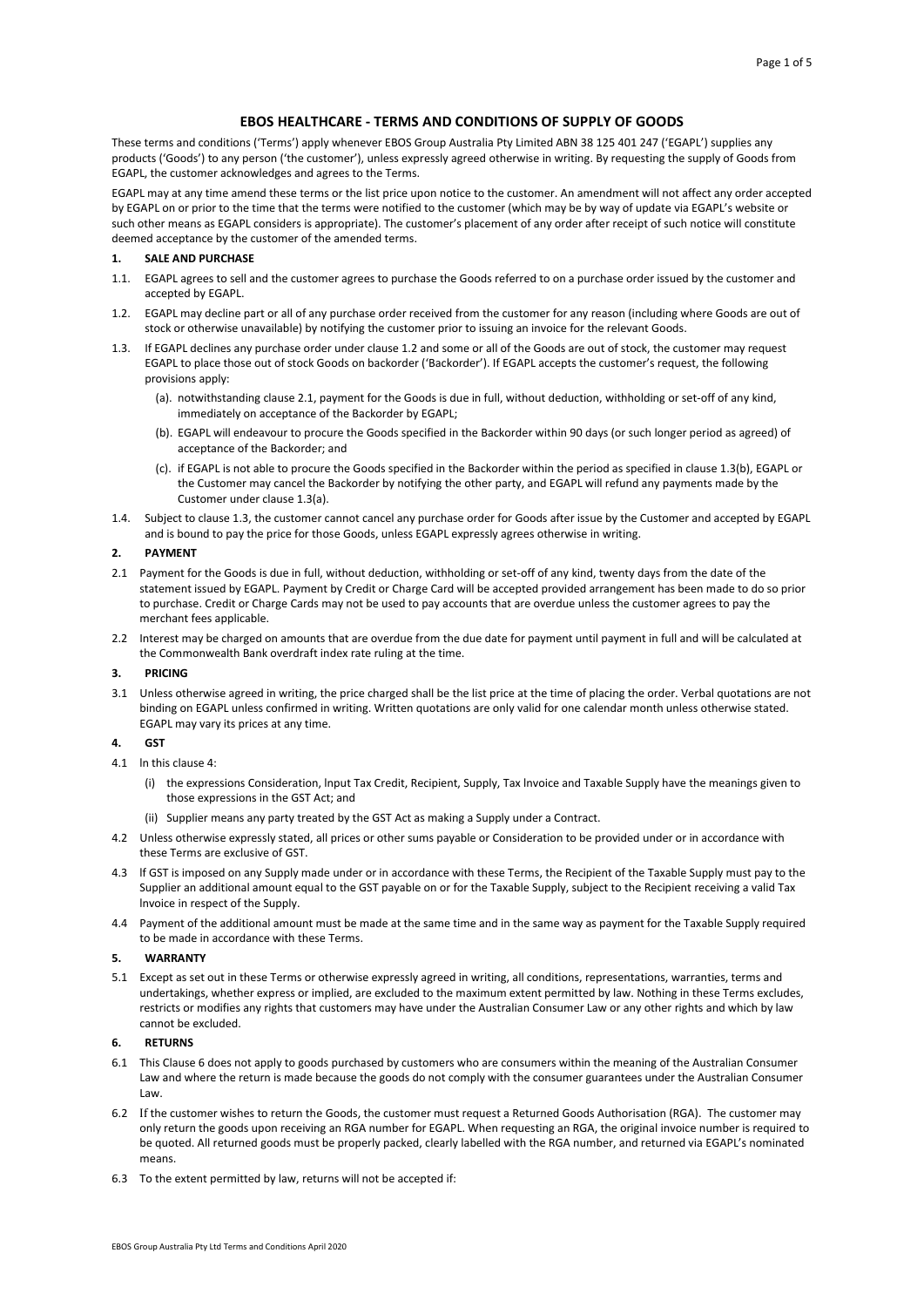- (a) the Goods were delivered more than 24 hours prior to the request for return;
- (b) the Goods are returned incomplete, or have been used;
- (c) the Goods are received by EGAPL in a damaged or unsaleable condition, or are not in their original unopened packaging;
- (d) the Goods were not stored and/or shipped back to EGAPL in accordance with the manufacturer's or EGAPL's recommendations;
- (e) the Goods are not normal EGAPL stock items and have been procured by EGAPL to meet a specific customer requirement;
- (f) the Goods are not returned to EGAPL's nominated warehouse;
- (g) the Goods have expired;
- (h) the Goods are cold chain category products; or
- (i) the Goods are no longer required because of the customer's change of mind.
- 6.4 If it is determined that the customer was not entitled to return the Goods (for example, clause 6.3 applied in respect of the Goods), EGAPL may charge a re-stocking fee (the greater of 15% of the cost of the Goods returned or \$30) together with any other charges (including freight) incurred by EGAPL in connection with such return. If a handling fee was charged at the time of the purchase of the Goods, the customer will not be entitled to a refund or credit of that handling fee.

#### **7. DELIVERY AND RISK**

- 7.1 The risk in the Goods shall pass to the customer immediately upon delivery or, where the customer is to arrange delivery, when the Goods are made available for collection by the customer or its carrier.
- 7.2 Any time stated for delivery is an estimate only. EGAPL is not liable for any delay in delivery (howsoever caused), nor for any failure to deliver caused by the customer's failure to provide EGAPL with adequate delivery instructions or any other instructions relevant to the supply of the goods. Any such delay or failure does not give the customer a right to reject the goods. This sub-clause 7.2 is subject to any rights the customer may have under the Australian Consumer Law.

### **8. TITLE**

- 8.1 The property in Goods shall not pass from EGAPL until the customer's indebtedness to EGAPL pursuant to any invoices from EGAPL to the customer in relation to those Goods is paid in full. Until such payment in full is made the customer shall keep the Goods for and on behalf of EGAPL in its capacity as a fiduciary and subject to these terms. EGAPL authorises the customer to sell or use the Goods, in the ordinary course of the customer's business, as EGAPL's fiduciary agent for the account of EGAPL only. The proceeds of sale are the property of EGAPL and the customer shall hold such proceeds for and on behalf of EGAPL in a fiduciary capacity. The customer shall pay such proceeds of sale into a separate account for and on behalf of EGAPL and shall keep separate records as to the Goods sold and as to the amounts received. This authority to sell and use the Goods is revoked immediately if a customer default occurs (as described below) or if EGAPL revokes that authority in writing.
- 8.2 The customer shall ensure that the Goods are stored in such a way that they do not become spoilt or damaged, are clearly identifiable as the property of EGAPL and are not intermingled with the property of the customer or of any other person. The customer shall not in any way alter or treat the Goods so as to change the quality or nature in any way so that they can not be distinguished until such time as full payment has been made as aforesaid. The customer shall notify EGAPL in writing of any intended sale of the customer's business, which includes or purports to include the Goods as part of the customer's property. Until payment to EGAPL in full, the customer shall grant any security interest over, lease, assign or otherwise deal with the Goods, except as permitted by these Terms or with the written consent of EGAPL.

## **9. PERSONAL PROPERTY SECURITIES ACT 2009 (PPSA)**

- 9.1 The customer acknowledges that these Terms constitute a security agreement which creates a security interest under the Personal Property Securities Act 2009 (Cth) ('PPSA') in favour of EGAPL in all Goods and their proceeds supplied by EGAPL to the customer at any time to secure the payment of all amounts, and the performance of all obligations, owing by the customer to EGAPL in connection with any such Goods. The customer agrees, at its cost, to provide such information, sign such documents and do such other things as EGAPL may require in order to enable EGAPL to register and perfect that security interest and obtain and maintain a first ranking priority position over the Goods and their proceeds. To the maximum extent permitted by applicable law, the parties agree that:
	- (a) the customer waives any right to receive a verification statement under the PPSA in respect of the security interest created by these Terms; and
	- (b) the customer waives and, with EGAPL's agreement contracts out of, the customer's rights under sections 95, 96, 118, 121(4), 125, 129, 130, 132(3)(d), 132(4), 135. 142 and 143 of the PPSA. Terms defined in the PPSA shall have the same meaning when used in this clause.

### **10. ACCOUNT LIMITS (FOR TRADING ACCOUNTS)**

- (a) Normally EGAPL will allow the customer to purchase and continue to purchase Goods as long as the total of the customer's account does not exceed the customer's pre-approved account limit (if applicable).
- (b) EGAPL may require further trade references or reports from the customer from time to time and additional information if the customer applies to increase its account limit.
- (c) EGAPL may increase or decrease the customer's account limit (if any) at its absolute discretion without notice to the customer.
- (d) The customer agrees that it will, on EGAPL's request, also provide EGAPL further supporting documentation for the purpose of assessing the customer's credit worthiness.
- (e) In no circumstances is EGAPL obliged to approve any application for an increase in the limit of the customer's account.

# **11. CUSTOMER DEFAULT**

11.1 If:

(a) the customer breaches any provision of these Terms (or any other agreement with EGAPL) and this constitutes a material breach;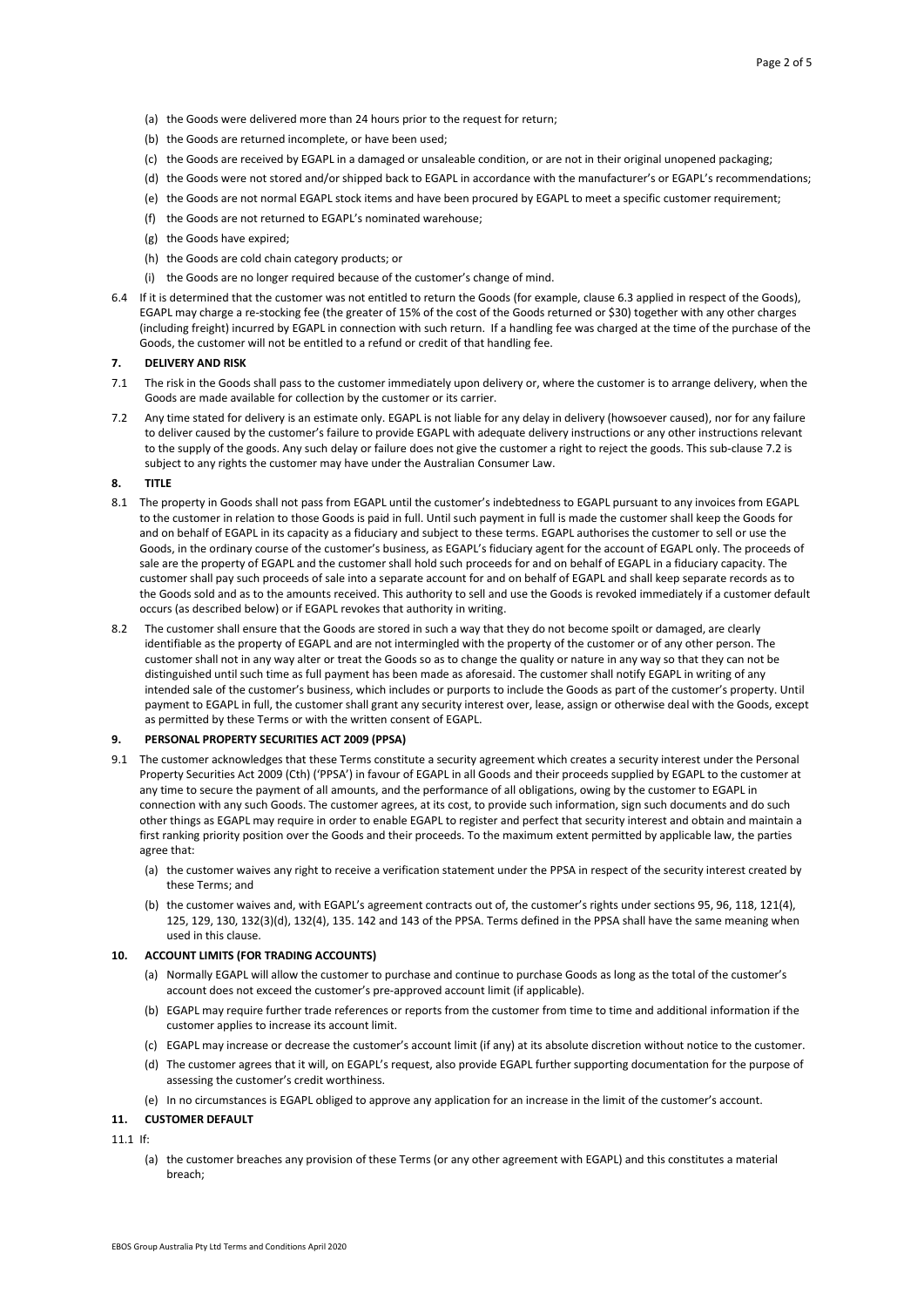- (b) the customer suffers any bankruptcy or insolvency event (including the appointment of any liquidator, receiver, administrator or similar officer in respect of the customer or any of its assets; any resolution being passed, proceedings filed or order made for the liquidation, receivership, administration, bankruptcy, winding-up or dissolution of the customer; the customer entering into any compromise or arrangement with its creditors; or any analogous event under the laws of any applicable jurisdiction); or
- (c) any event occurs or information becomes known to EGAPL which, in EGAPL's opinion, might materially affect the customer's creditworthiness or the customer's ability or willingness to comply with its obligations under these Terms (or any other agreement with EGAPL),

then without limiting any other right or remedy EGAPL may have, EGAPL may at any time without notice:

- (a) suspend or terminate any or all existing and future contracts with the customer for the supply of Goods; or
- (b) suspend, cancel or vary any credit terms by notice to the customer and require immediate payment of any or all amounts outstanding.
- 11.2 The customer will pay on demand all costs (including legal costs on a solicitor/client basis) incurred by EGAPL in connection with any default by the customer, any recovery or attempted recovery of any amount owed by the customer, or any other enforcement action taken by EGAPL in connection with these Terms.

#### **12. HANDLING**

- 12.1 Consumable medical and surgical supplies: All orders with a value exceeding EGAPL's "Handling Free Threshold" will be delivered free of handling charges into the local metropolitan area. Orders less than this threshold will attract a handling charge. The Handling Free Threshold and handling charge may be varied from time to time by EGAPL on notice to the customer (which may be by way of notification via EGAPL's website. EGAPL's customer service staff can advise the customer of the applicable threshold and charges on request. All orders outside the metropolitan area will be subject to handling charges which will be invoiced with the Goods. Customer requests for urgent orders regardless of location may be subject to additional freight and handling costs.
- 12.2 Bulk items, Equipment and Furniture: The customer shall pay the cost of any freight and or handling costs associated with the delivery of bulk items, equipment or furniture.
- 12.3 Cold Chain: These products may attract additional handling charges, whether or not the Handling Free Threshold has been met.

#### **13. LIABILITY**

- 13.1 To the maximum extent permitted by law, including the Australian Consumer Law, EGAPL's liability for any defect in the goods or their supply or related services (including any breach of warranty) is limited, at EGAPL's option:
	- (a) in respect of Goods, to repairing or replacing the Goods (or supplying equivalent goods) or paying the cost of repairing or replacing the Goods or supplying equivalent goods; and
	- (b) in respect of related services, to supplying the services again or payment of the cost of having the services supplied again.
- 13.2 EGAPL will not in any circumstances be liable for any consequential, special or indirect loss or damage or for any loss of profit, savings or goodwill.

## **14. FORCE MAJEURE**

14.1 EGAPL will not be liable, and the customer will not be entitled to cancel any purchase order, for any delay or failure by EGAPL to perform its obligations under these Terms caused by any event or circumstance beyond EGAPL's reasonable control (including fire, accident, earthquake, flood, drought, crime, war, blockade, civil commotion, epidemic, pandemic or outbreaks, medical or other health emergency, strike, lockout or labour dispute, shortage of fuel, power or raw material, inability to procure stock or transport, or acts or omissions by regulatory authorities).

# **15. PRIVACY**

- 15.1 The customer consents to EGAPL collecting its personal information (as that term is defined in the Privacy Act 1988 (Cth) in order to provide the customer with Goods or services requested. Without this information, EGAPL cannot provide Goods and services under these Terms.
- 15.2 EGAPL may contact the customer with marketing material about EGAPL and EGAPL's related businesses that may interest the customer. EGAPL may disclose the customer's personal information to its related companies and to third parties who provide EGAPL with (or help EGAPL provide) products and services and to health care information services providers who may use it. EGAPL may provide information to its information technology providers in locations outside the customer's state or territory and to locations overseas such as New Zealand, the USA and Canada.
- 15.3 Except where EGAPL may refuse access as permitted by law, the customer can gain access to the personal information EGAPL holds about the customer. EGAPL's privacy policy (available a[t www.eboshealthcare.com.au\)](http://www.eboshealthcare.com.au/) states how the customer can seek to access or correct any personal information EGAPL holds about the customer, how to complain about a privacy breach by EGAPL and how EGAPL will deal with a privacy complaint. You can contact us at privacy@ebosgroup.com.

#### **16. RESUPPLY**

16.1 The customer must not resupply the Goods outside Australia without EGAPL's prior written consent.

## **17 USE OF EBOS HEALTHCARE WEBSITE**

17.1 Information on website

The information contained EGAPL's website a[t www.eboshealthcare.com.au](http://www.eboshealthcare.com.au/) ('Website') is for general information purposes only. Advice received via the Website should not be relied upon for personal, medical, legal or financial decisions and customers should consult an appropriate professional for specific advice tailored to their situation. Customers acknowledge that the information available on the Website may be modified, updated or replaced by EGAPL from time to time without notice. EGAPL does not warrant that the information contained on the Website is accurate, complete, current, virus-free, error-free or complies with any legislation or regulations other than those in Australia. EGAPL shall have no liability with respect to any claims arising from the use of the information on the Website however arising.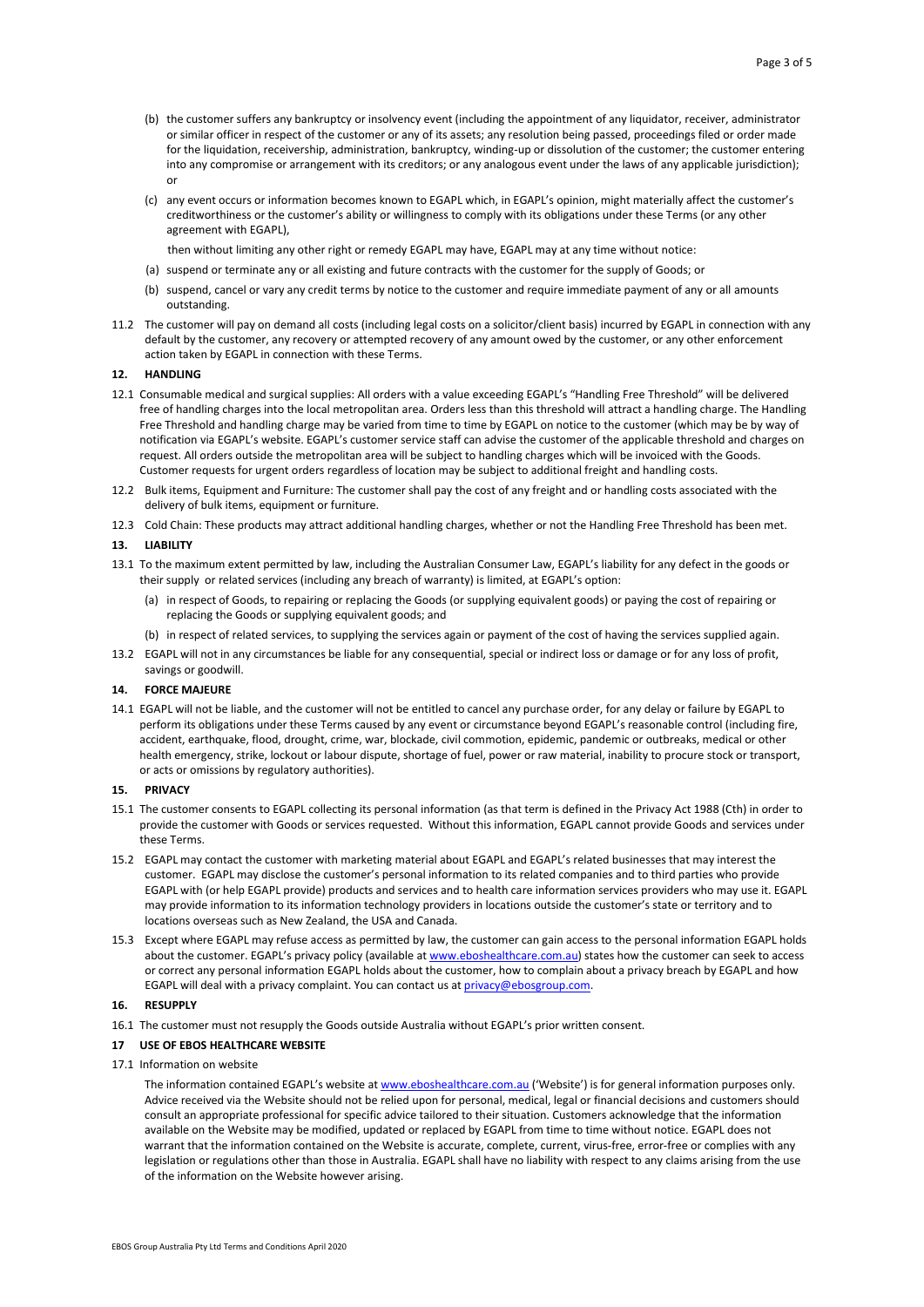#### 17.2 Security and Cookies

Customers acknowledge that their access to the Website may be monitored and tracked by EGAPL by the use of cookies and/or customers IDs. Any information provided by customers through their browsers (including cookies) will be for the use of EGAPL, the operator of the Website. EGAPL will not disclose personal information about customers or their browsing habits to any other third party, unless customers give EGAPL express permission to do so, unless required to do so by law or permitted under EGAPL 's privacy policy. EGAPL may disclose aggregated and/or unidentified information about customers in general, including details of their purchases and statistics related to the Website to others, but in doing so, will not disclose personal information about any particular customer. Notwithstanding the above, customers acknowledge that transmissions to and from the Website may be monitored, intercepted or modified by other parties.

17.3 No unlawful or prohibited use

As a condition of use of the Website, Customers warrant that they will not use the Website for any purpose that is unlawful or prohibited by these Terms. Customers may not use the Website in any manner which could damage, disable, overburden, or impair the Website or interfere with any other party's use and enjoyment of the Website. Customers may not obtain or attempt to obtain any materials or information through any means not intentionally made available or provided for through the Website.

17.4 Copyright and trade marks

The Website, and the information, images and text on the Website, are copyright. Customers may download the information, images and text as incidentally necessary to enable the proper access to the Website. Other than use as authorised in these Terms or by EGAPL in writing, customers may not retain, copy, reproduce, modify or distribute any information, images or text on the Website for any purpose. Trade marks used on the Website to describe companies and their products are trade marks of those companies or the registered proprietor of the relevant trade mark and may not be copied, downloaded, reproduced, modified, or distributed in any way (except as an integral part of an authorised copy of material appearing at this site) without prior permission. EGAPL trade marks are used on the Website as trade marks only in Australia, New Zealand and in other countries in which EGAPL has rights in the registered or unregistered trade marks. EBOS Healthcare is a registered trade mark used under licence from EBOS Group Limited.

17.5 Linking and framing

Links to external sites from this Website are provided for convenience only and EGAPL does not endorse or make any warranty with respect to such external sites.

17.6 Website availability

EGAPL does not warrant that the Website will be available at any time. Customers acknowledge that the Website may be unavailable for a number of reasons, including due to matters beyond EGAPL's control, and shall hold EGAPL harmless in respect of any claims arising there from. EGAPL does not warrant that customers' access to the Website will meet any particular performance criteria unless otherwise separately agreed in writing.

17.7 No liability

To the maximum extent permissible by law, and subject to the provisions of the Australian Consumer Law, EGAPL will not be liable in respect of any loss or damage, however caused, to any person or property arising from access to, or use of, the Website or the information on the Website.

17.8 Website Errors

The information, software, products, and services included in or available through the Website may include inaccuracies or typographical errors. EGAPL reserve the right to correct errors on the Website. EGAPL can refuse to honour, not accept and cancel your order due to errors in pricing, product availability, product images, product descriptions, and general errors.

## **18 MISCELLANEOUS**

- 18.1 Nothing contained in these terms and conditions shall exclude or modify the application of any condition, warranty or liability which is imposed by the provisions of any relevant legislation, including the Australian Consumer Law, to the extent to which any such conditions, warranties or liabilities cannot lawfully be excluded.
- 18.2 The customer will no later than 14 days prior to any proposed change of ownership, change in its particulars, and any alteration or addition to shareholders or directors, notify EGAPL in writing of the proposed change.
- 18.3 The proper law relating to the supply of the Goods is the law of the State of New South Wales and EGAPL and the customer agree to submit to the jurisdiction of the Courts of that State.
- 18.4 Unless EGAPL agrees in writing, no waiver, variation or addition to these terms shall have any effect whatsoever. EGAPL may vary these Terms from time to time. Any such variation will be effective from the date specified by EGAPL in any written notice provided to the customer. By requesting, or continuing to request, any Goods or using the Website, after such effective date, the customer accepts and agrees to be bound by such variation.
- 18.5 These Terms constitute the entire agreement between the parties for the supply of the Goods and supersede and exclude any representation, agreement, arrangement or correspondence on the matter, any terms or documents submitted by the customer and any terms implied by trade, custom, practice or course of dealing.
- 18.6 EGAPL may assign any of its rights and obligations to any person. The customer may not assign any of its rights and obligations to any person without the prior written consent of EGAPL (such consent will not be unreasonably withheld).
- 18.7 The United Nations Convention on Contracts for the International Sale of Goods (the Vienna Convention) shall not apply to the sale and purchase of the Goods.
- 18.8 This clause applies if the customer is a trustee and whether or not EGAPL has notice of the trust.
	- (a) Where the customer comprises two or more persons and any of those persons is a trustee this clause applies to such trustee.
	- (b) The customer agrees that even though it enters into these terms as trustee of the trust, the customer also shall be liable personally for the performance and observance of every covenant to be observed and performed by the customer expressed or implied in these terms.